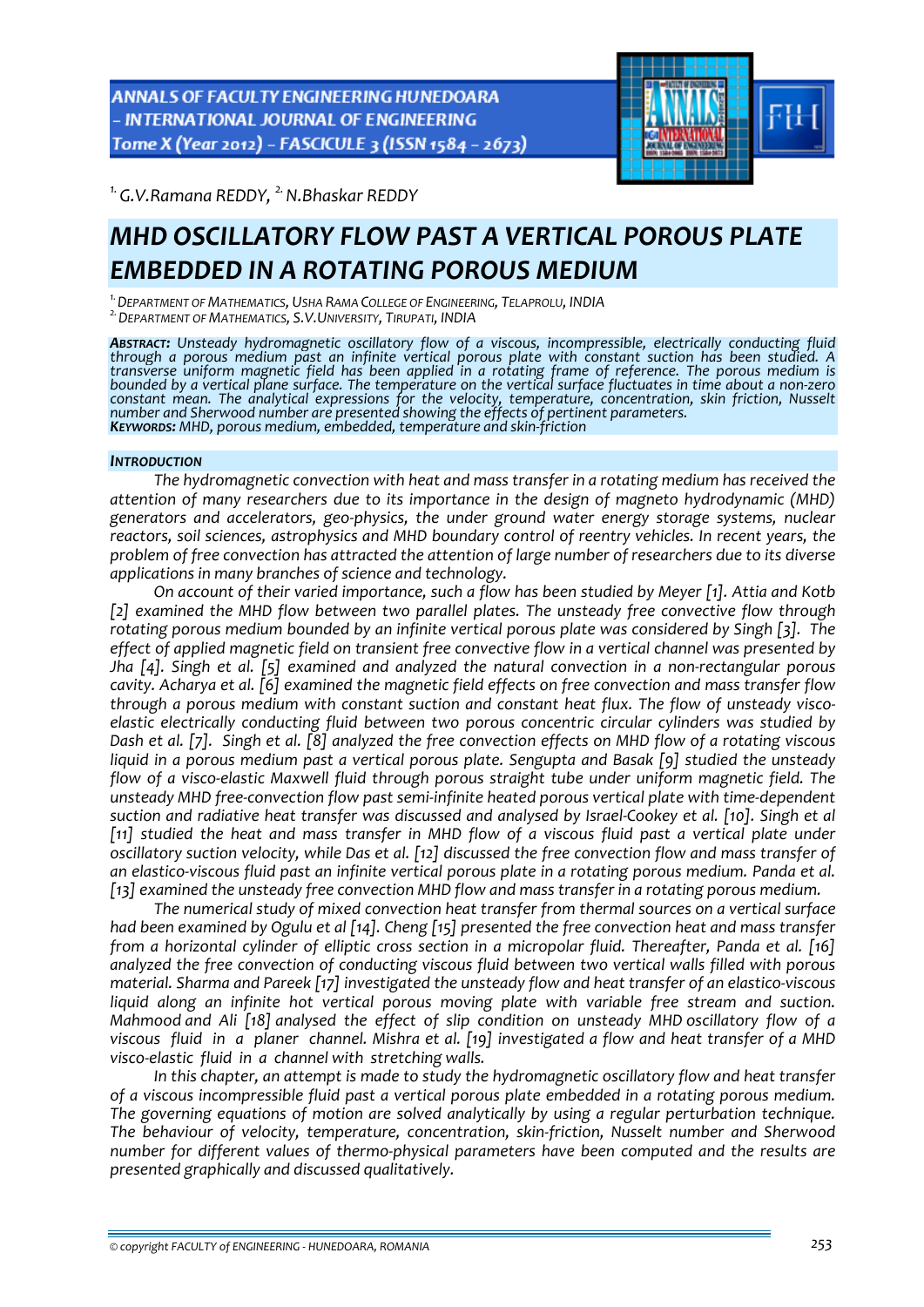#### *MATHEMATICAL ANALYSIS*

*An oscillatory flow of a viscous incompressible electrically conducting fluid past an infinite vertical* porous plate through a porous medium in a rotating system is considered. The  $\,x$  - axis and  $\,y$  - axis are taken along the sides of the plate and  $\,$  - axis is normal to the plate and the components of velocity  $q\,$  in *these directions are taken as u v*, *andw respectively. The plate is porous, subjected to a suction* velocity  $w = -w_0$ , where  $w_0$  is assumed to be real and positive. The liquid and the plate both are in a state of rigid body rotation with uniform angular velocity  $\Omega$  about  $z$  - axis. The plate is of an infinite extent, therefore all the physical variables depend on  $\,z$  and  $\,t$  only. A uniform magnetic field  $B_{_0}=\mu_{_e}H$  , where  $H = (0, 0, H<sub>0</sub>)$  has been applied in the z-direction, that is normal to the flow. The buovancy *force and Hall Effect have been considered to be very small and are neglected. The magnetic Reynolds* number is assumed to be small so that the induced magnetic field is negligible in comparison with the *applied magnetic field. The free stream velocity is taken as*  $U = U_0$ *, where*  $n \ll 1$ *.* 

*Under the above assumptions, the governing equations for the flow under consideration are: Continuity equation:*

$$
\frac{\partial w}{\partial z} = 0 \Rightarrow w = -w_0 \tag{1}
$$

*Momentum equations:*

$$
\frac{\partial u}{\partial t} - w_0 \frac{\partial u}{\partial z} - 2\Omega v = \frac{\partial U}{\partial t} + v \frac{\partial^2 u}{\partial z^2} - \frac{v}{K} (u - U) - \frac{\sigma}{\rho} \mu_e^2 H_0^2 (u - U) \tag{2}
$$

$$
\frac{\partial v}{\partial t} - w_0 \frac{\partial v}{\partial z} + 2\Omega(u - U) = v \frac{\partial^2 u}{\partial z^2} - \frac{v}{K} v - \frac{\sigma}{\rho} \mu_e^2 H_0^2 v \tag{3}
$$

*Energy equation:*

$$
\frac{\partial T}{\partial t} - w_0 \frac{\partial T}{\partial z} = \alpha \frac{\partial^2 T}{\partial z^2} + S(T - T_{\infty})
$$
\n(4)

*Diffusion equation:*

$$
\frac{\partial C}{\partial t} - w_0 \frac{\partial C}{\partial z} = D \frac{\partial^2 C}{\partial z^2}
$$
 (5)

*The boundary conditions for the velocity, temperature and concentration fields are*

$$
u = 0, v = 0, T = T_w + \varepsilon (T_w - T_\infty) e^{\text{int}}, C = C_w + \varepsilon (C_w - C_\infty) e^{\text{int}}, \text{ at } z = 0
$$
  
\n
$$
u \to U_0 \left( 1 + \varepsilon e^{\text{int}} \right), v \to 0, T \to T_\infty, C \to C_\infty
$$
 as  $z \to \infty$  (6)

where  $U_{\text{o}}$  is the mean free stream velocity,  $H_{\text{o}}$ -the constant magnetic field,  $K$  -the permeability of the *porous medium,*  $S$  *- the source parameter,*  $\alpha$  *- the thermal diffusivity,*  $D$  *<i>- mass diffusivity,*  $\sigma$  *- the* electrical conductivity of the fluid,  $T_{\infty}$ -the temperature of the fluid far away from the plate,  $C_{\infty}$ - the species concentration in the fluid far away from the plate and other symbols stands for their usual *meaning.*

*In order to write the governing equations and the boundary conditions in dimensionless form, the following non‐dimensional quantities are introduced.*

$$
z^* = \frac{w_0 z}{\nu}, \quad t^* = \frac{w_0^2 t}{\nu}, \quad U^* = \frac{U}{U_0}, \quad n^* = \frac{\nu n}{w_0^2}, \quad T^* = \frac{T - T_{\infty}}{T_w - T_{\infty}}, \quad C^* = \frac{C - C_{\infty}}{C_w - C_{\infty}}
$$
\n
$$
S^* = \frac{S \nu}{w_0^2}, \quad q^* = \frac{u}{U_0} + i \frac{\nu}{U_0} = u + iv, \quad K_p = \frac{w_0^2 K}{\nu^2}, \quad R = \frac{\Omega \nu}{w_0^2},
$$
\n
$$
M^2 = \frac{\sigma \mu_e^2 H_0^2 \nu}{\rho w_0^2}, \quad \text{Pr} = \frac{\nu}{\alpha}, \quad Sc = \frac{\nu}{D}, \quad \alpha = \frac{\kappa}{\rho C_p}
$$
\n(7)

where Pr is the Prandtl number,  $Gr$  - the Grashof number,  $\overline{G}c$  - the modified Grashof number,  $M$ - the Magnetic parameter,  $Sc$  - the Schmidt number, S - the source parameter  $\alpha$  - the thermal diffusivity, R – *the rotation parameter, K <sup>p</sup> ‐ the permeability parameter.*

*In view of the Equation (7), and dropping stars (\*), Equations (2)‐(5) reduce to*

$$
\frac{\partial q}{\partial t} - \frac{\partial q}{\partial z} + \left(M^2 + 1/K_p + 2iR\right)\left(q - U\right) = \frac{\partial U}{\partial t} + \frac{\partial^2 q}{\partial z^2} \tag{8}
$$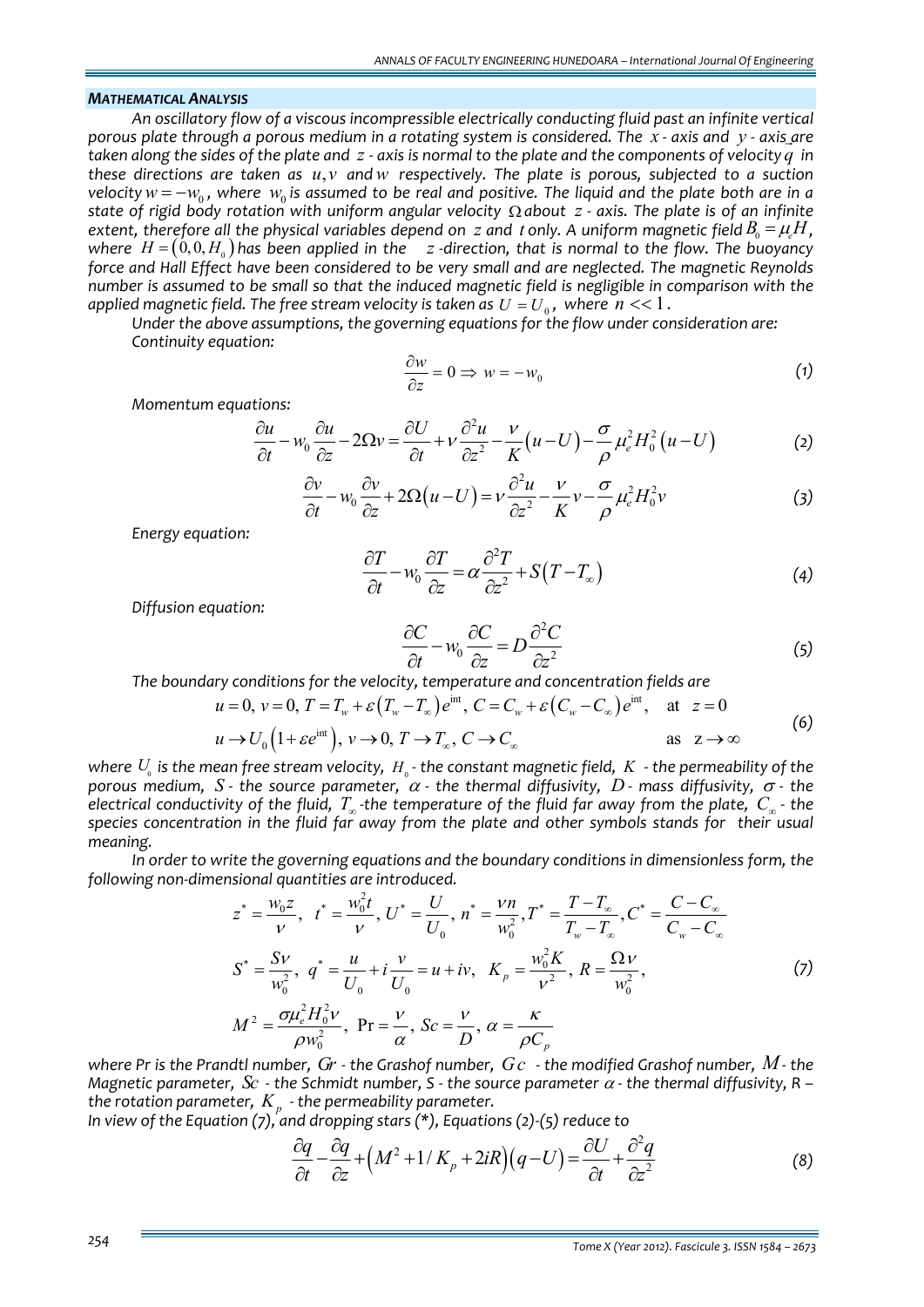$$
\frac{\partial T}{\partial t} - \frac{\partial T}{\partial z} = \frac{1}{\text{Pr}} \frac{\partial^2 T}{\partial z^2} + ST \tag{9}
$$

$$
\frac{\partial C}{\partial t} - \frac{\partial C}{\partial z} = \frac{1}{Sc} \frac{\partial^2 C}{\partial z^2}
$$
 (10)

*The corresponding boundary conditions are:*

$$
q = 0, \t T = 1 + \varepsilon e^{\text{int}}, \t C = 1 + \varepsilon e^{\text{int}} \t at \t z = 0
$$
  
\n
$$
q = 1 + \varepsilon e^{\text{int}}, \t T = 0, \t C = 0 \t as \t z \to \infty
$$
\n(11)

## *SOLUTION OF THE PROBLEM*

*The equations (8) ‐ (10) are nonlinear partial differential equations, whose exact solutions are not possible. Hence, in the neighborhood of the plate, the velocity, temperature and concentration of the fluid are assumed to be*

$$
q(z,t) = (1 - q_0) + \varepsilon (1 - q_1) e^{\mathrm{int}}
$$
\n<sup>(12)</sup>

$$
T(z,t) = T_0(z) + \varepsilon T_1(z)e^{int}
$$
 (13)

$$
C(z,t) = C_0(z) + \varepsilon C_1(z)e^{int}
$$
 (14)

*In view of these equations, the dimensionless governing equations (8) – (10) reduce to the following system of equations.*

*Zeroth order equations*

$$
q_0'' + q_0' - \left(M^2 + \frac{1}{K_p} + 2iR\right)q_0 = 0\tag{15}
$$

$$
T_0'' + T_0' + (SPr+1)T_0 = 0
$$
\n(16)

$$
C_0^{\prime} + \mathcal{S}c_0^{\prime} = 0\tag{17}
$$

*The corresponding boundary conditions are*

$$
q_0 = 1, T_0 = 1, C_0 = 1
$$
 at  $z = 0$   
\n $q_0 \to 0, T_0 \to 0, C_0 \to 0$  as  $z \to \infty$  (18)

*First order equations*

$$
q_1'' + q_1' - \left(M^2 + \frac{1}{K_p} + 2iR + in\right)q_1 = 0\tag{19}
$$

$$
T_1'' + \Pr T_1' + \Pr (S - in) T_1 = 0 \tag{20}
$$

$$
C_1'' + ScC_1' + ScC_1 = 0 \tag{21}
$$

*The corresponding boundary conditions are*

$$
q_1 = 1, T_1 = 1, C_1 = 1
$$
 at  $z = 0$  (22)

$$
q_1 \rightarrow 0, \quad T_1 \rightarrow 0, \quad C_1 \rightarrow 0 \quad \text{as} \quad z \rightarrow \infty
$$
 (22)

Solving the Equations (15) – (17) subject to (18), and the Equations (19) – (21) subject to (22), and *using Equations (12) ‐ (14), we get the expressions for the velocity, temperature and concentration as*

$$
q(z,t) = (1 - e^{-\lambda_1 z}) + \varepsilon (1 - e^{-\lambda_2 z}) e^{int} = u + iv
$$
\n(23)

$$
T(z,t) = e^{-\lambda_3 z} + \varepsilon e^{-\lambda_4 z + \text{int}} \tag{24}
$$

$$
C(z,t) = e^{-Scz} + \varepsilon e^{-\lambda_z z + \text{int}}
$$
\n(25)

*The skin‐friction, Nusselt number and Sherwood number are important physical parameters for this type of boundary layer flow.*

*Knowing the velocity field, the skin‐friction at the plate can be obtained, which in non‐ dimensional form is given by*

$$
\tau = \frac{\partial q}{\partial z}\bigg|_{z=0} = \alpha_1 + \varepsilon \big(\alpha_2 \cos nt - \beta_2 \sin nt\big) + i \big[\beta_1 + \varepsilon \big(\beta_2 \cos nt + \alpha_2 \sin nt\big)\big]
$$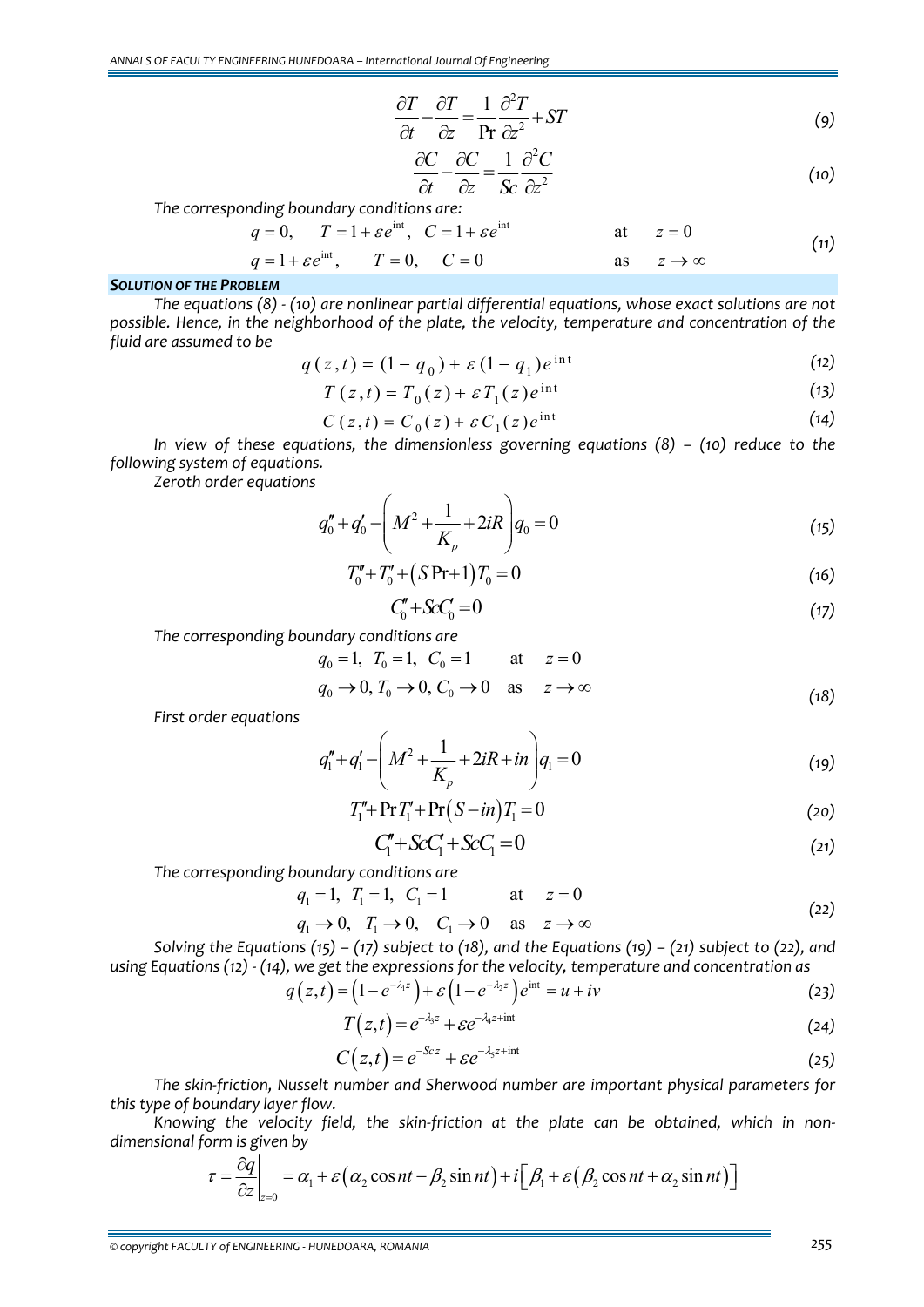The skin- friction can also be expressed as  $\tau = \tau_n + i\tau_s$ , where  $\tau_n, \tau_s$  are the primary and *secondary skin‐frictions.* 

*For*  $nt = \pi/2$ , the *transient* primary and secondary *skin-frictions* are

$$
\tau_p = \frac{\partial u}{\partial z}\bigg|_{z=0} = \alpha_1 - \varepsilon \beta_2 \quad \tau_s = \frac{\partial v}{\partial z}\bigg|_{z=0} = \beta_1 + \varepsilon \alpha_2
$$

*Knowing the temperature field, the rate of heat transfer coefficient can be obtained, which in non‐dimensional form, in terms of Nusselt number, is given by*

$$
Nu = -\frac{\partial T}{\partial z}\bigg|_{z=0} = (Nu)_p + i(Nu)_s
$$

*where*  $(Nu)$ <sub>n</sub> =  $\lambda$ <sub>3</sub> +  $\varepsilon$   $(\alpha$ <sub>3</sub> cos *nt* -  $\beta$ <sub>3</sub> sin *nt*) and  $(Nu)$ <sub>n</sub> =  $\varepsilon$   $(\alpha$ <sub>3</sub> sin *nt* -  $\beta$ <sub>3</sub> cos *nt*)

For 
$$
nt = \pi/2
$$
, we have  $(Nu)_p = \lambda_3 - \varepsilon\beta_3$  and  $(Nu)_s = \varepsilon\alpha_3$ 

*Knowing the concentration field, the rate of mass transfer coefficient can be obtained, which in non‐dimensional form, in terms of Sherwood number, is given by*

$$
Sh = -\frac{\partial C}{\partial z}\Big|_{z=0} = (Sh)_p + i(Sh)_s
$$
  
where  $(Sh)_p = Sc + \varepsilon \lambda_s \cos nt$  and  $(Sh)_s = \varepsilon \lambda_s \sin nt$ 

For 
$$
nt = \frac{\pi}{2}
$$
, we have  $(Sh)_p = Sc$  and  $(Sh)_s = \varepsilon \lambda_s$ 

*Here the constants are not give because sake of brevity.* 

#### *RESULTS AND DISCUSSION*

In order to get a physical insight in to the problem the effects of various governing parameters on *the physical quantities are computed and represented in Figures 1‐13 and discussed in detail.*

*The effect of magnetic field intensity is illustrated in Fig.1. While all other participating parameters in the flow field remain constant and as the magnetic field intensity increases, a significant* change in the primary velocity within the boundary layer region is observed. It is seen that as the *magnetic field intensity increases, the primary velocity within the boundary layer enhances. However as* we move far away from the plate, it is noticed that the magnetic intensity does not alter the nature of *the velocity field.*











*Fig.2. Effects of rotation parameter (R) on the primary velocity profiles (M=1, Kp=10, n=0.01, t=π/4,* <sup>ε</sup>*=0.050)*

*Fig.3. Influence of permeability parameter (Kp) on the primary velocity profiles (M=1, n=0.01, R=1, t=π/4,* <sup>ε</sup>*=0.050)*

*The influence of rotation parameter on the velocity profiles is illustrated in Fig.2. It is observed that as the rotation parameter increases, a significant rise in the primary velocity within the boundary* layer region is noticed. However, as we move far away from the plate, it is noticed that the influence of *rotation parameter is not that significant as was noticed in the boundary layer region. Fig.3 shows the influence of permeability of the bounding surface on the velocity profiles. It is observed that the influence of the permeability of the boundary is more prominent and influences the velocity within the* boundary layer region while the effect is not felt as we move away from the bounding surface. It is seen that as the porosity increases, a significant drop in the velocity is noticed. Such a drop can be attributed due to the fact that the fluid is trapped inside the pores of the boundary and even percolation through *the boundary. However, the phenomenon is not same as we move far away from the boundary.*

*The behavior of secondary flow with respect to the applied magnetic field intensity is shown in Fig.4. While all other participating parameters are held constant, it is seen that as the magnetic field*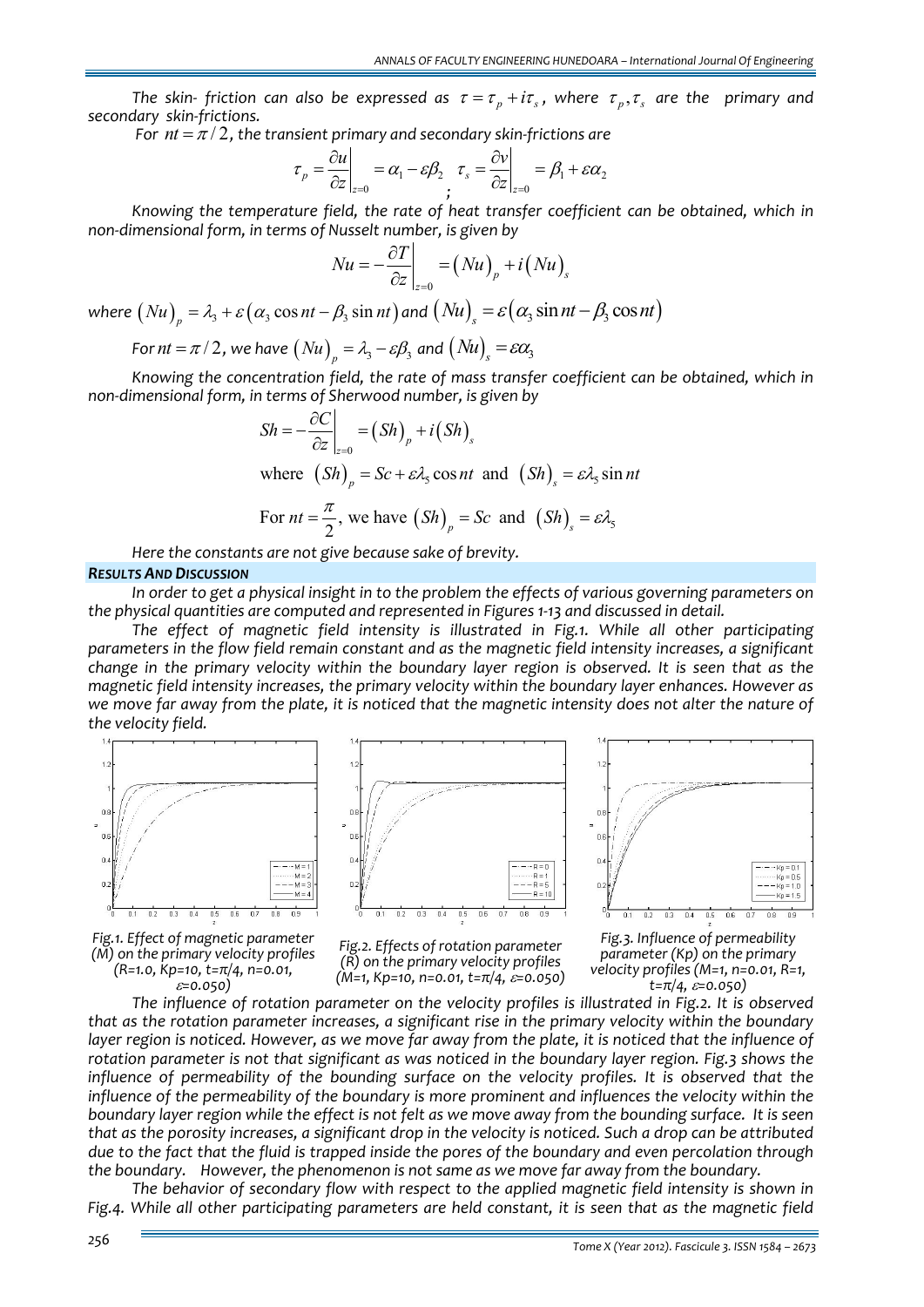*intensity is increased, a significant drop in the secondary velocity is noticed. Further, as we move away from the boundary, for a constant magnetic parameter the velocity decreases. But in the boundary layer region only an increase is noticed. Fig.5 illustrates the effect of rotation parameter on the secondary velocity. It is observed that the secondary velocity increases within the boundary layer region as the rotation parameter increases, where as away from the boundary this trend gets reversed. The influence* of the permeability of the bounding surface on the secondary velocity is shown in Fig.6. It is seen that as *the permeability parameter increases the secondary velocity increases.* 



*Fig.4. Influence of magnetic parameter (M) on the secondary velocity profiles (R=1.0, Kp=10, t=π/4, n=0.05,* <sup>ε</sup>*=0.050)*



*Fig.7. Effects of Prandtl number (Pr) on the temperature profiles (S=1, n=0.05,* <sup>ε</sup>*=0.050)*



*parameter (M) on the skin‐friction (n=0.01, R=1, Kp=10,* <sup>ε</sup>*=0.050)*



*Fig.8 shows the influence of the source parameter on the temperature field. In general it is seen that the effect of the source parameter is of exponential model. For constant values of the parameters that appear in the field equations and as the source parameter is increased, it is seen that the temperature increases. Far away from the bounding surface, not much of significant effect by the source parameter is seen.* 



*Fig.5. Effect of rotation parameter (R) on the secondary velocity profiles (M=1.0, Kp=10, t=π/4, n=0.05,* <sup>ε</sup>*=0.050)*



*Fig.8. Effects of source parameter (S) on the temperature profiles (P=5, n=0.05,* <sup>ε</sup>*=0.050)*



*Fig.11. Effects of Prandtl number (Pr) on the primary Nusselt number*



*Fig.6. Influence of permeability parameter (Kp) on the secondary velocity profiles (M=1, n=0.05, R=1, t=π/4,* <sup>ε</sup>*=0.050)*



*Fig.9. Effects of Schmidt number (Sc) on the concentration profiles (n=1, t=π/2,* <sup>ε</sup>*=0.050)*



*Fig. 12. Effects of Prandtl number (Pr) on the secondary Nusselt number*



*Fig.13. Effects of Schmidt number (Sc) on the Sherwood number*